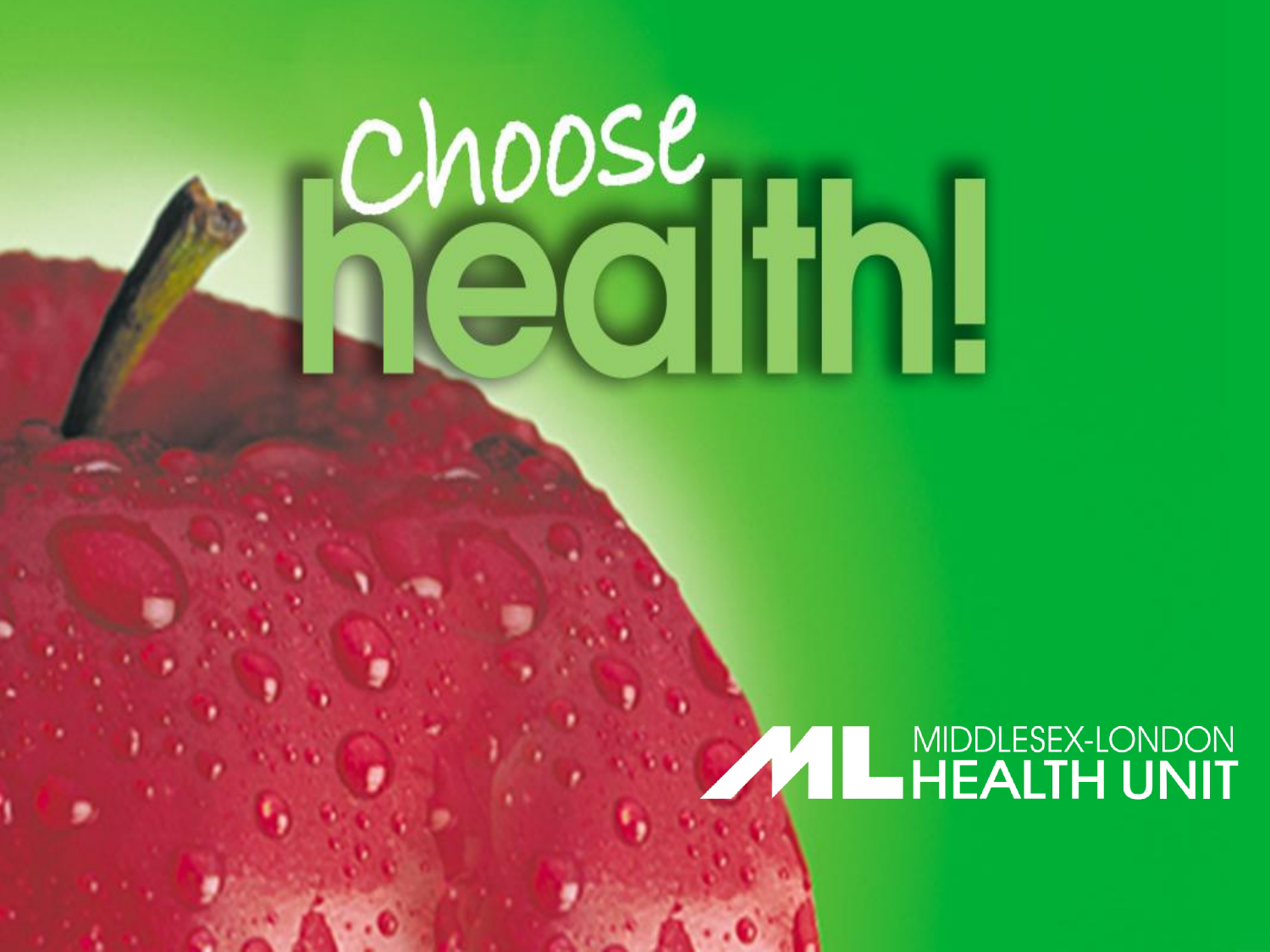

## **The Time Is Now Influence, Impacts, Outcomes**

5<sup>th</sup> National Community Health Nurses Conference May 16 -18th 2011 Marriott Halifax Harbourfront Halifax, Nova Scotia

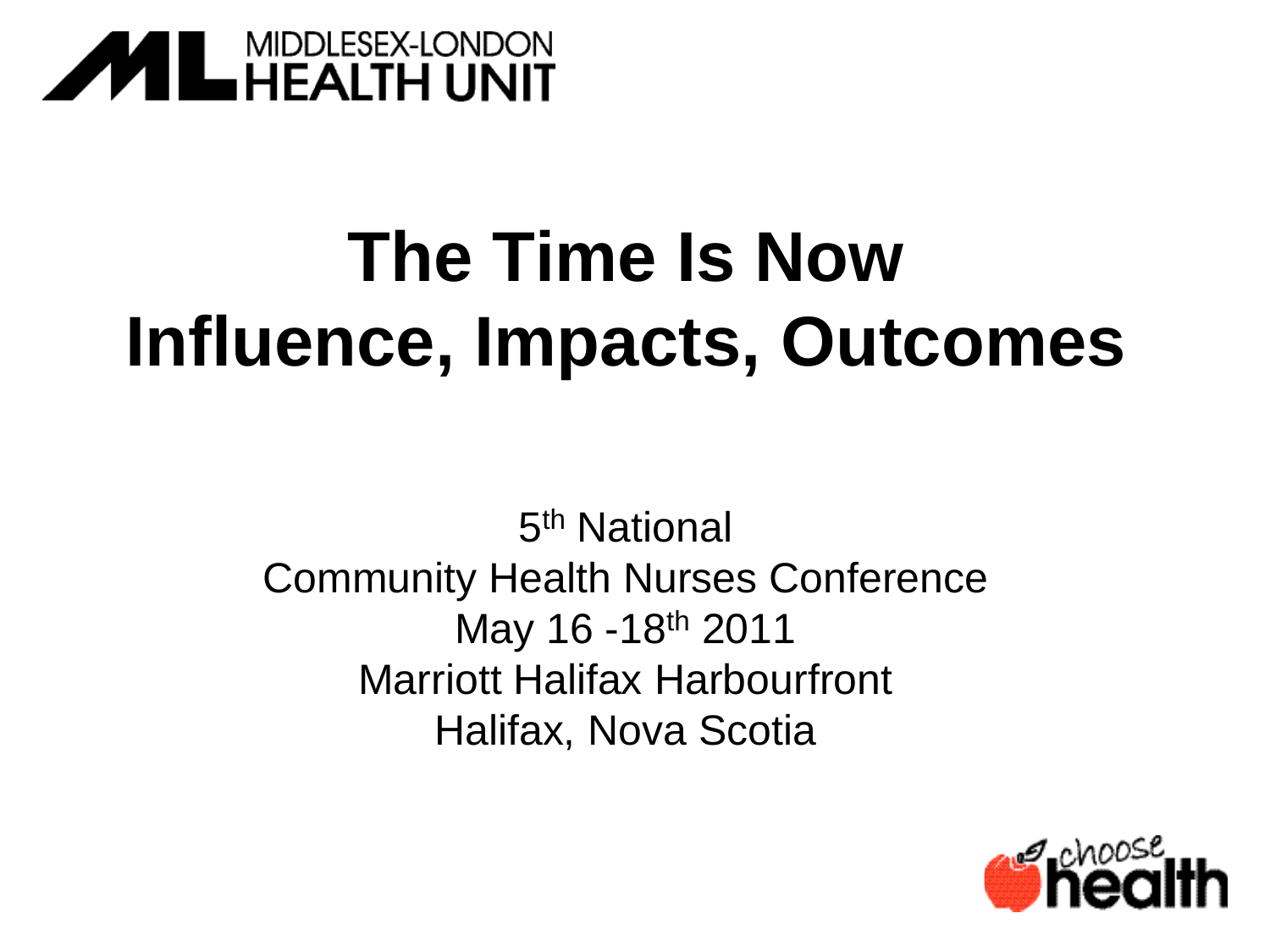

### **Service Integration & Sustainability of Shaken Baby Syndrome Without the Price Tag**

**Presented By: Bonnie Wooten, RN, MPA Manager, FHS, MLHU**

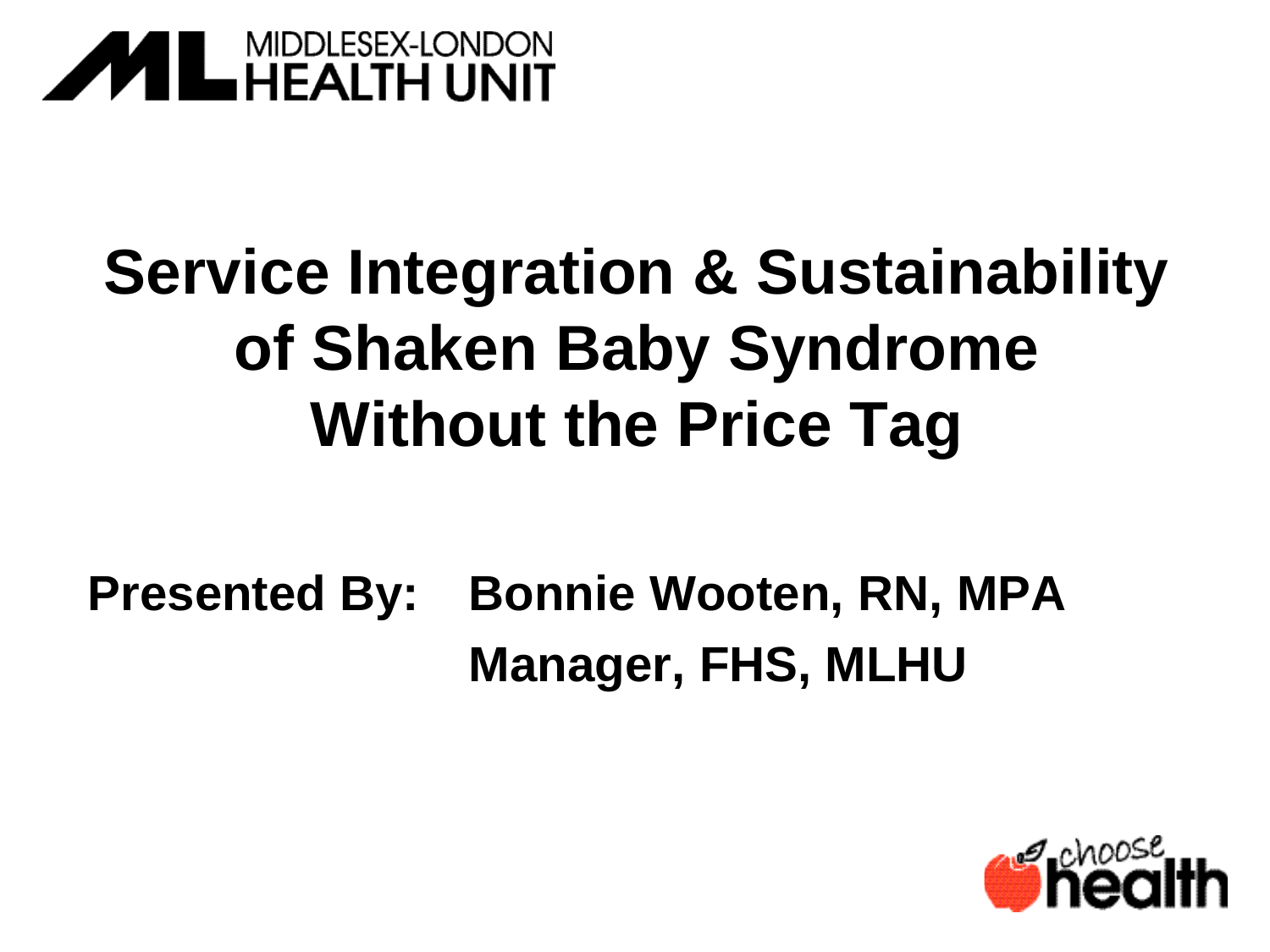

## **Acknowledgments**

Kristina Nairn RN, BScN, - SBS Champion

• Ontario Neuro Trauma Foundation – Grant of \$10,000.00

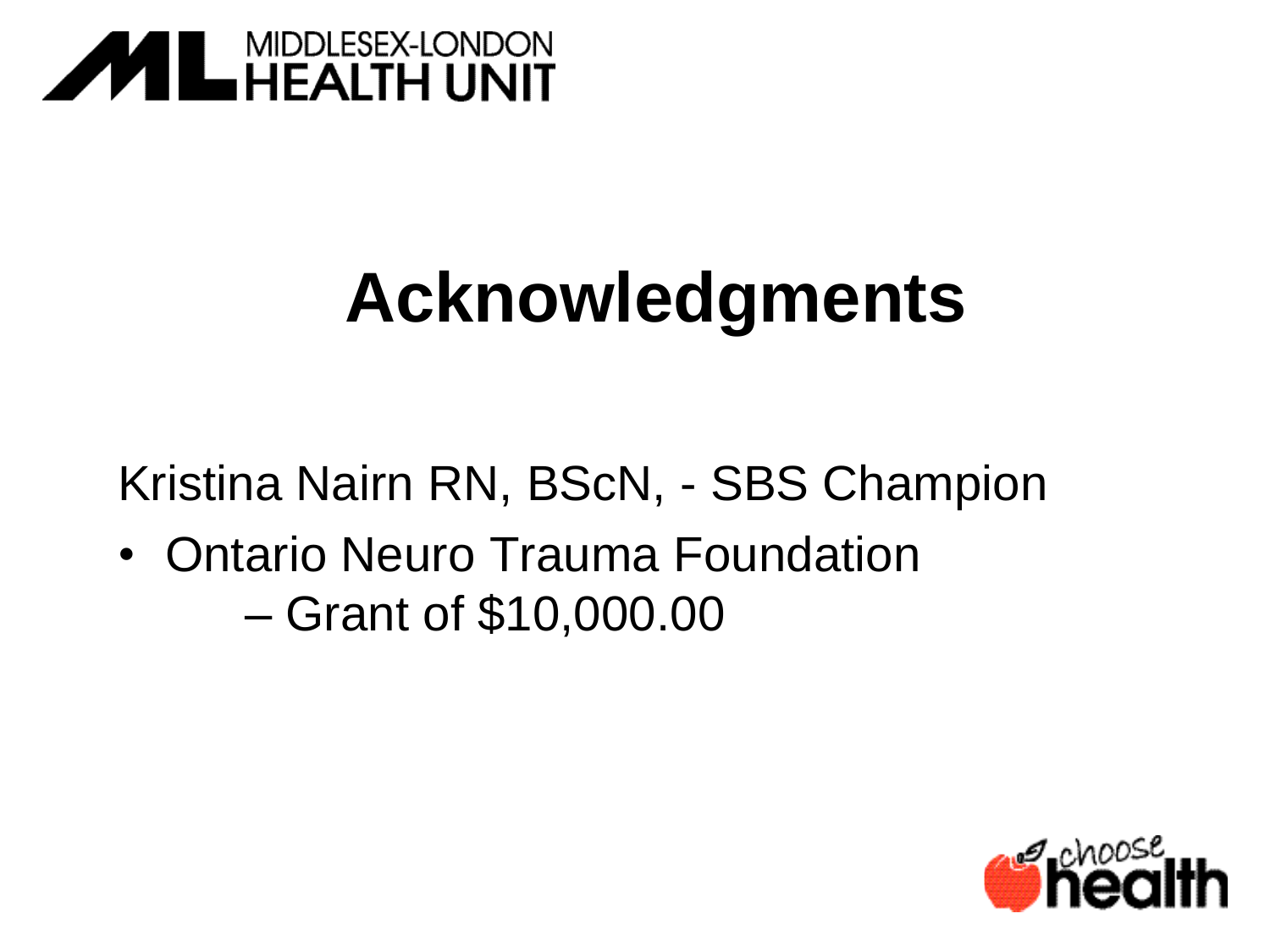# **MIDDLESEX-LONDON**<br>HEALTH UNIT

## **Goals**

- To address service integration opportunities that help tie service providers and community stakeholders into a more cohesive preventative force.
- Build our community's capacity.
- Address sustainability options with community stakeholders.

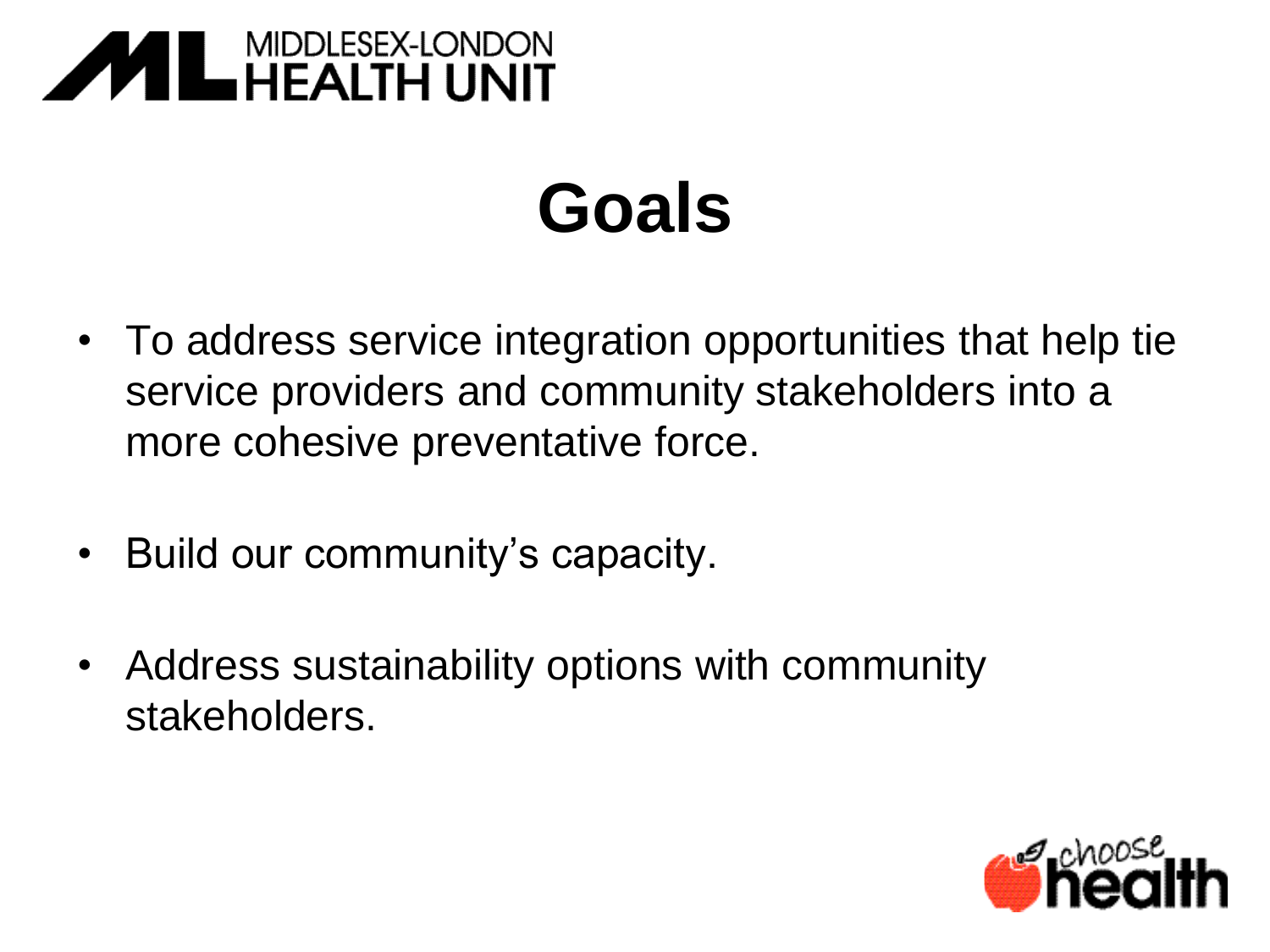

# **Planning Steps**

- 1. Identify a PHN champion to lead.
- 2. Define who the internal and external partners are.
- 3. Explore current status of efforts made within those communities.
- 4. Identify learning needs & gaps.
- 5. Educate.
- 6. Determine communities abilities for building capacity & sustainability in their environments.
- 7. Project outcomes.

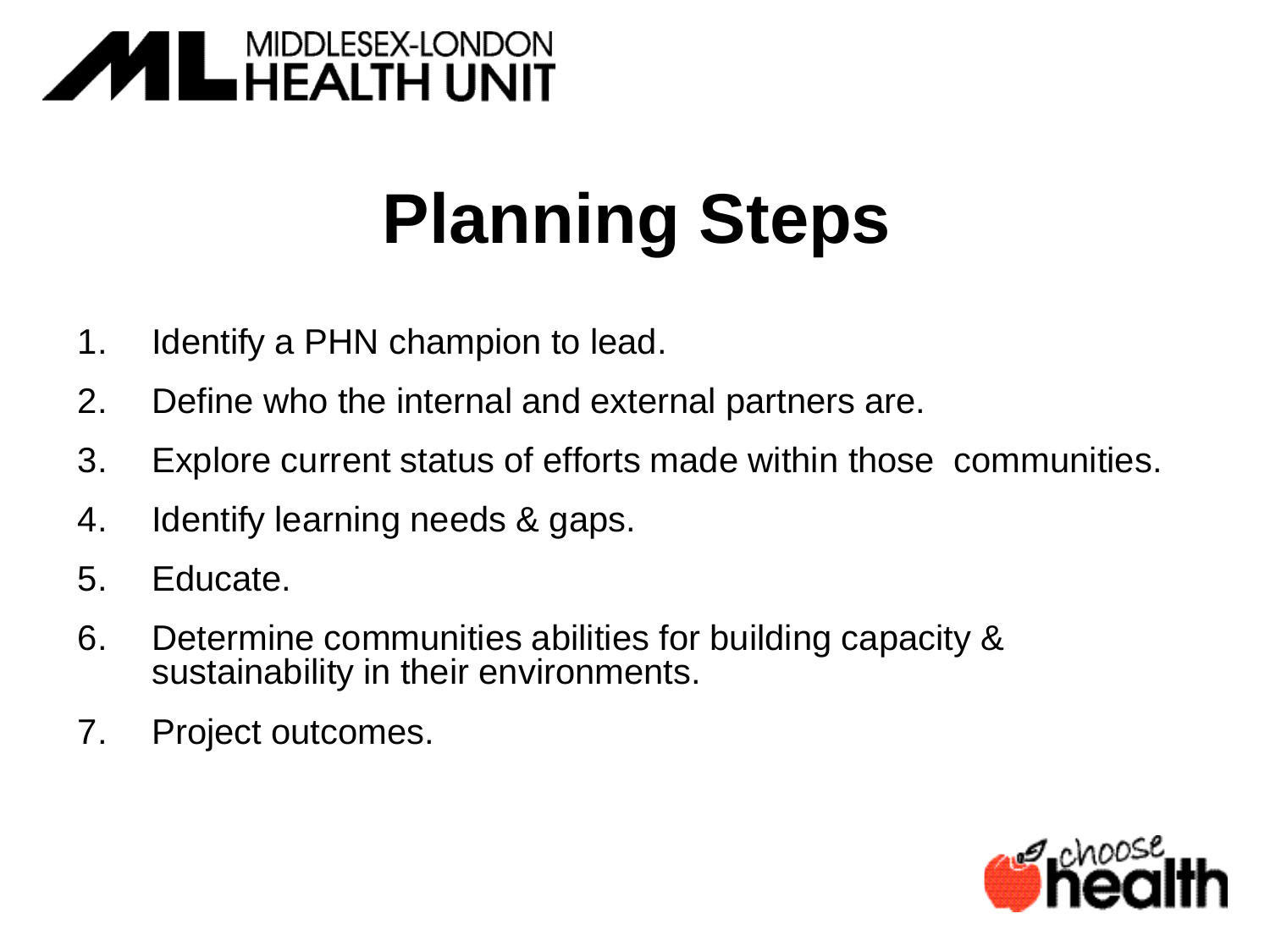

# **Methodology**

#### **Internal**

- Orientation of staff
- Identify gaps
- Identify sustainability

#### **External**

- Define external communities
- Identify gaps
- Identify ability to build capacity and sustainability in the community

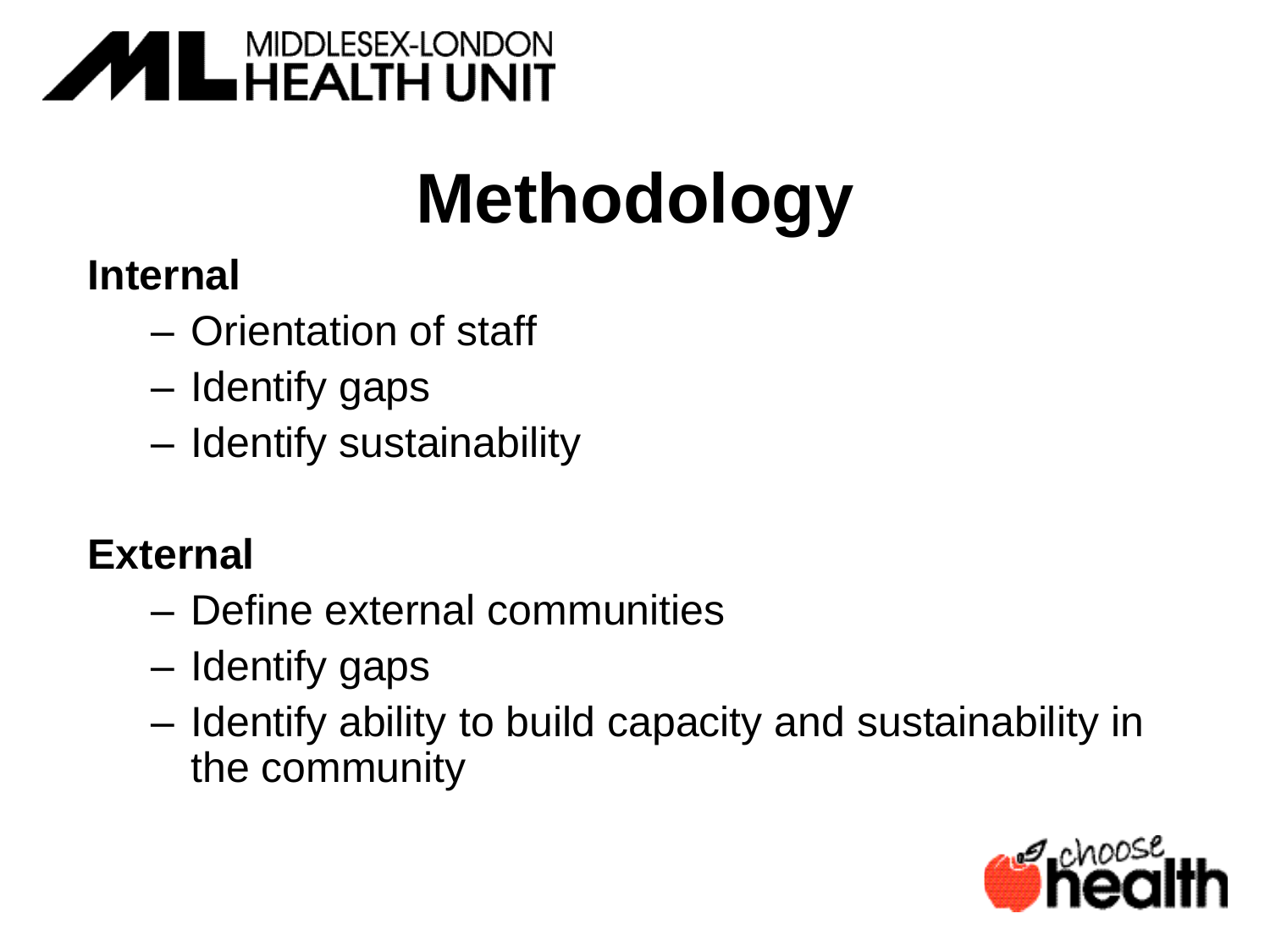

## **Partners**

#### **Internal**

– Home visiting teams, Prenatal Nutrition Program, School Teams, Health Promotion teams, Young Families Team.

#### **External**

– Child Care Providers, Libraries, Scouts Canada, Community Agencies

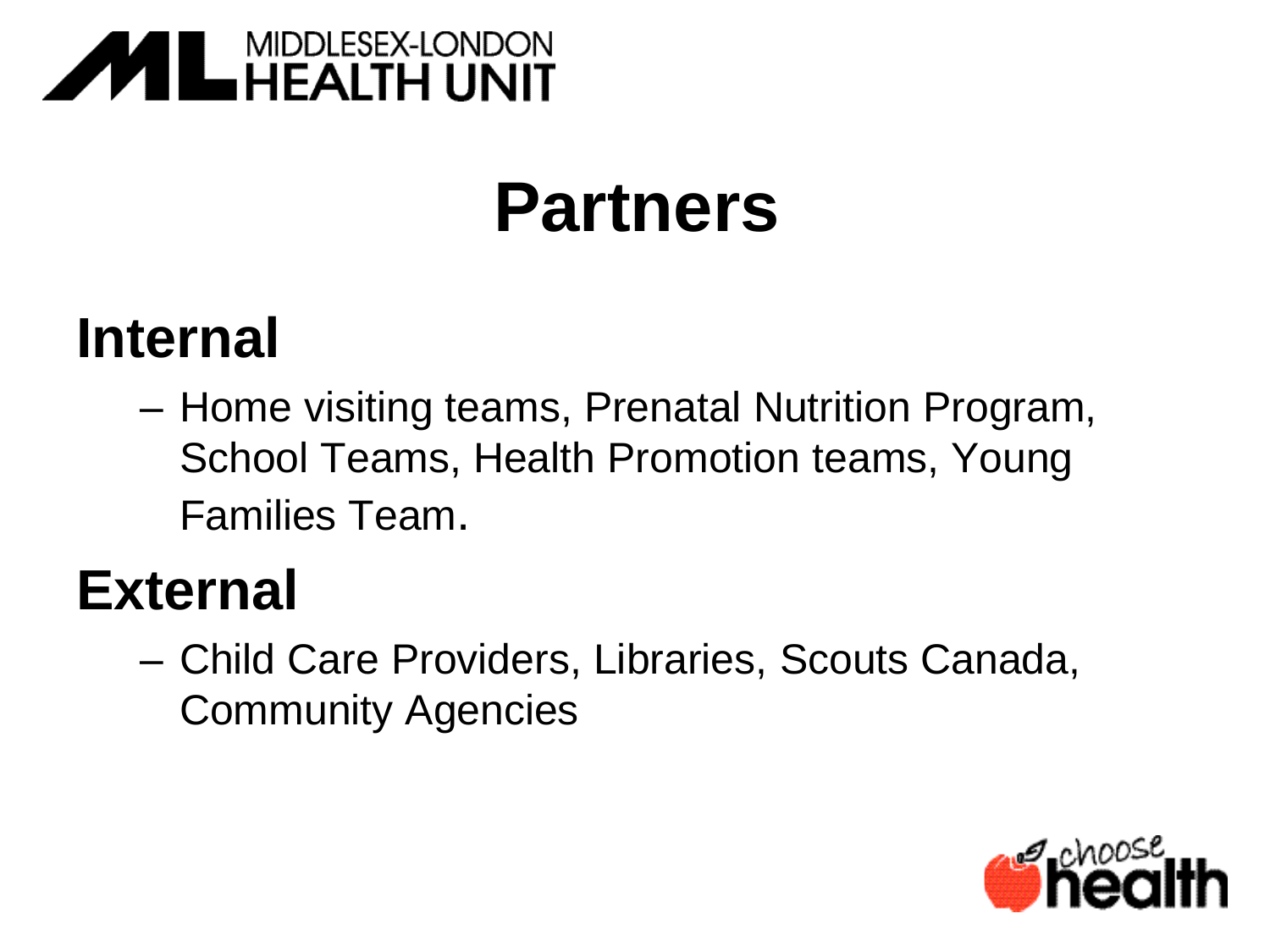

# **Capacity Building**

Internal Education & Communication

- Period of Purple Crying relationship to this program
- Filled knowledge gaps
- Curriculum Development
- Policy Development
- Orientation/In servicing
- Intranet Blog

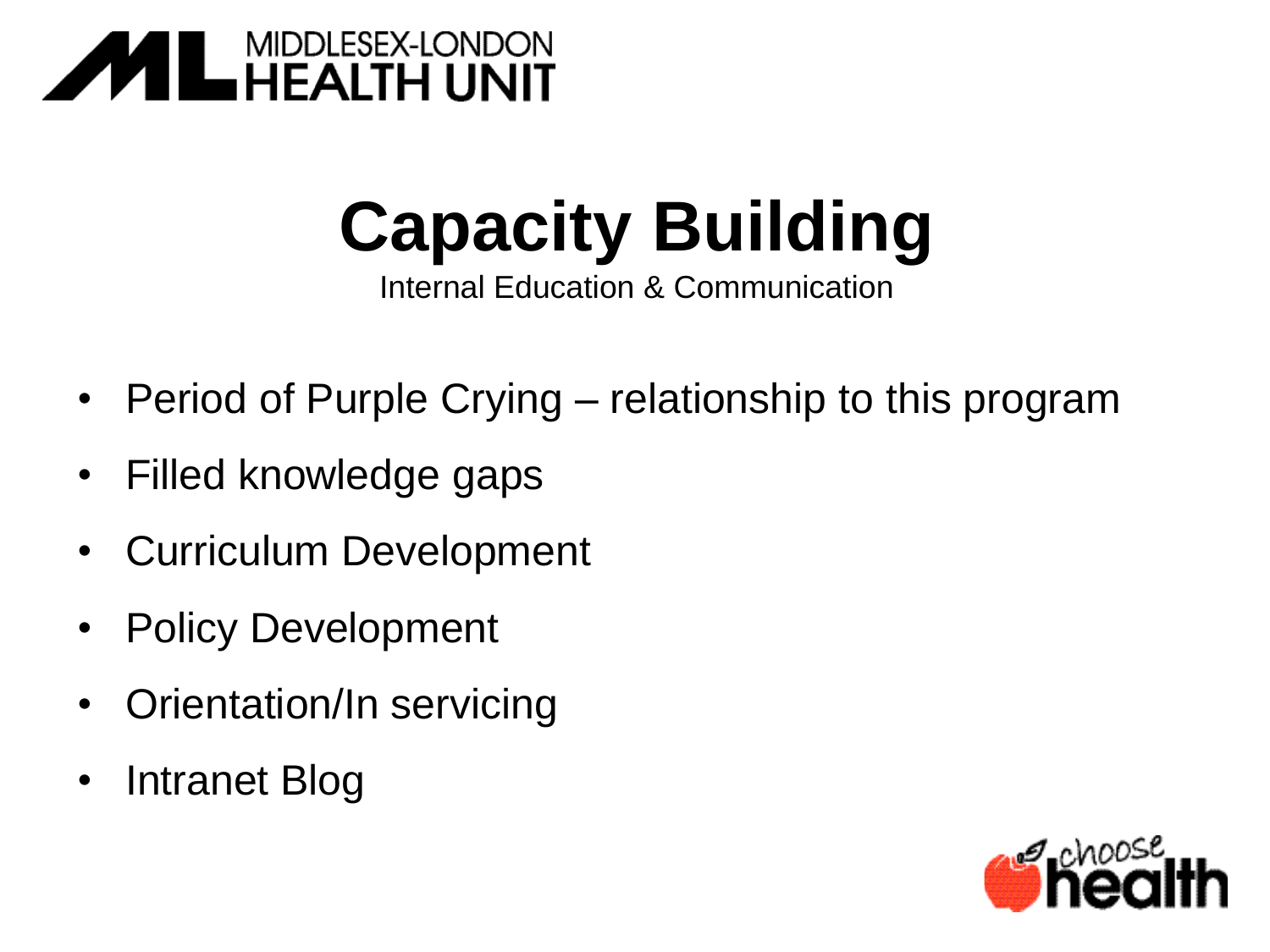# **ANDDLESEX-LONDON**

# **Sustainability**

- Different for all
- Needs Assessment
- Different Outcomes agendas, Health Fairs, newsletters, revised curriculums, coalition memberships, care plans updated, information documents, mailings, standing orientation component for new staff, information packages, revised programming, standing items on agendas.

![](_page_9_Picture_5.jpeg)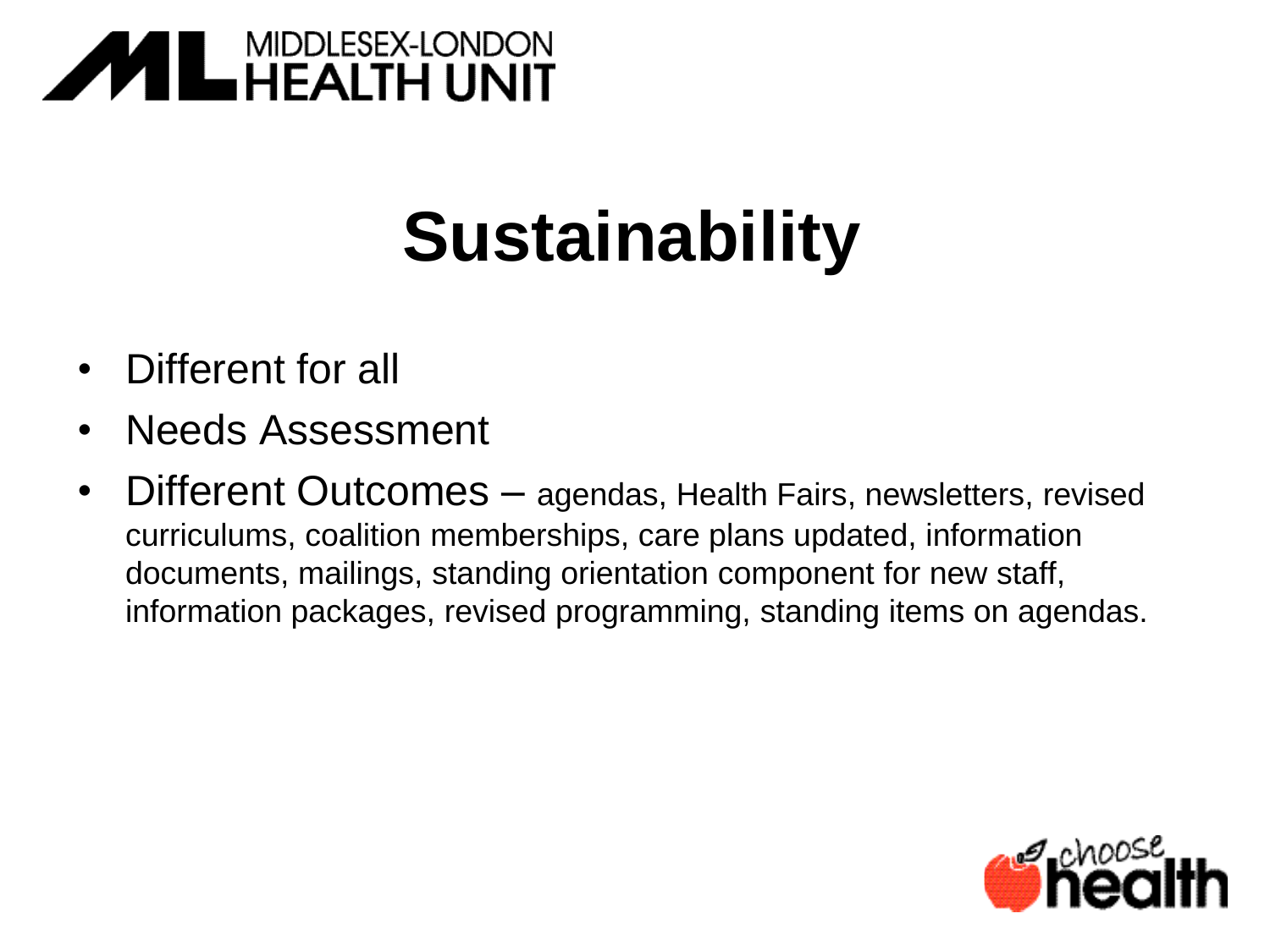![](_page_10_Picture_0.jpeg)

## **Limitations**

- Time and funding limitations
- Integration of community services

![](_page_10_Picture_4.jpeg)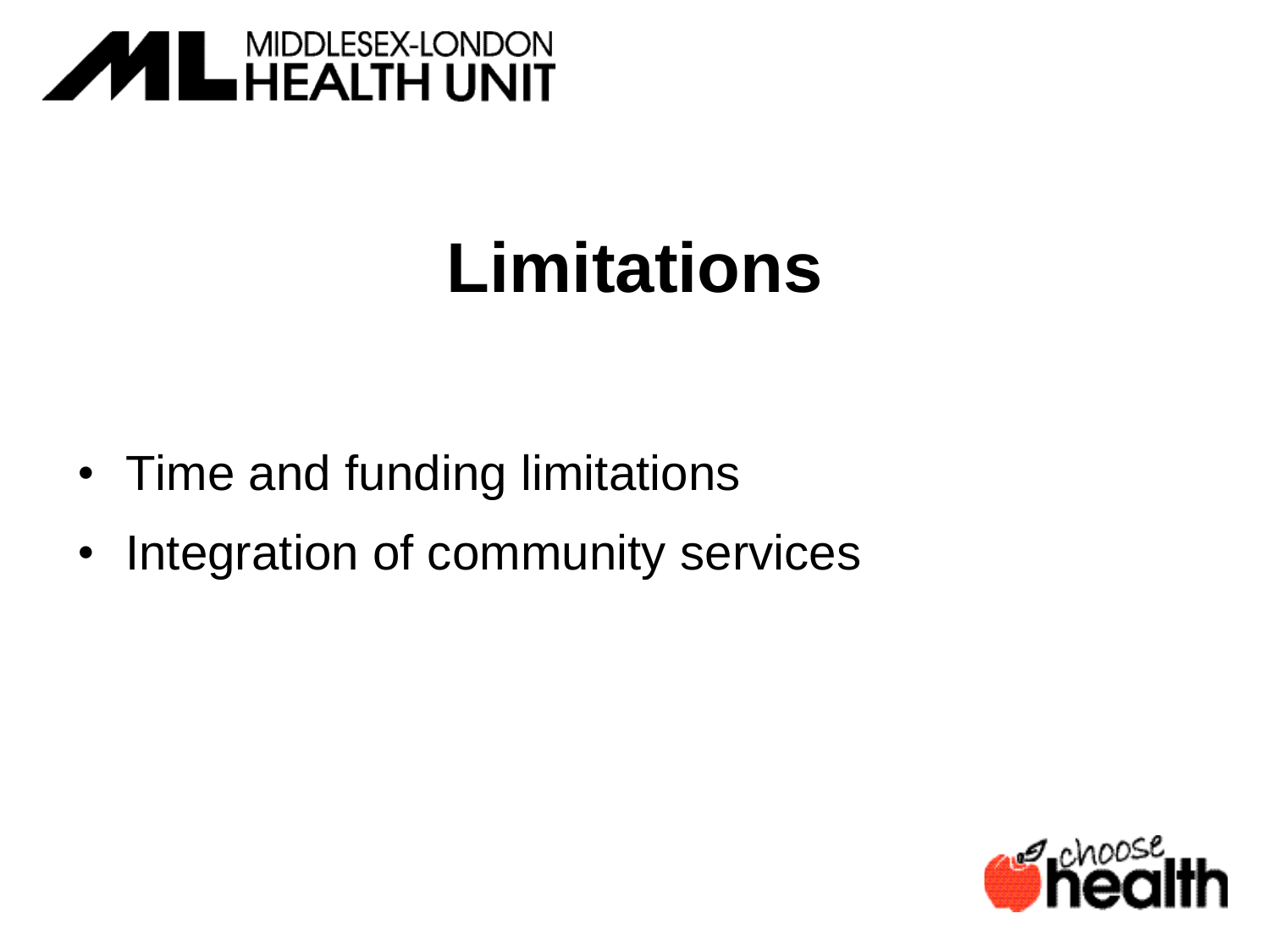![](_page_11_Picture_0.jpeg)

## **Next Steps**

- Family Physicians & Paediatricians
- Expand with Child Care Providers
- Expand Rurally

![](_page_11_Picture_5.jpeg)